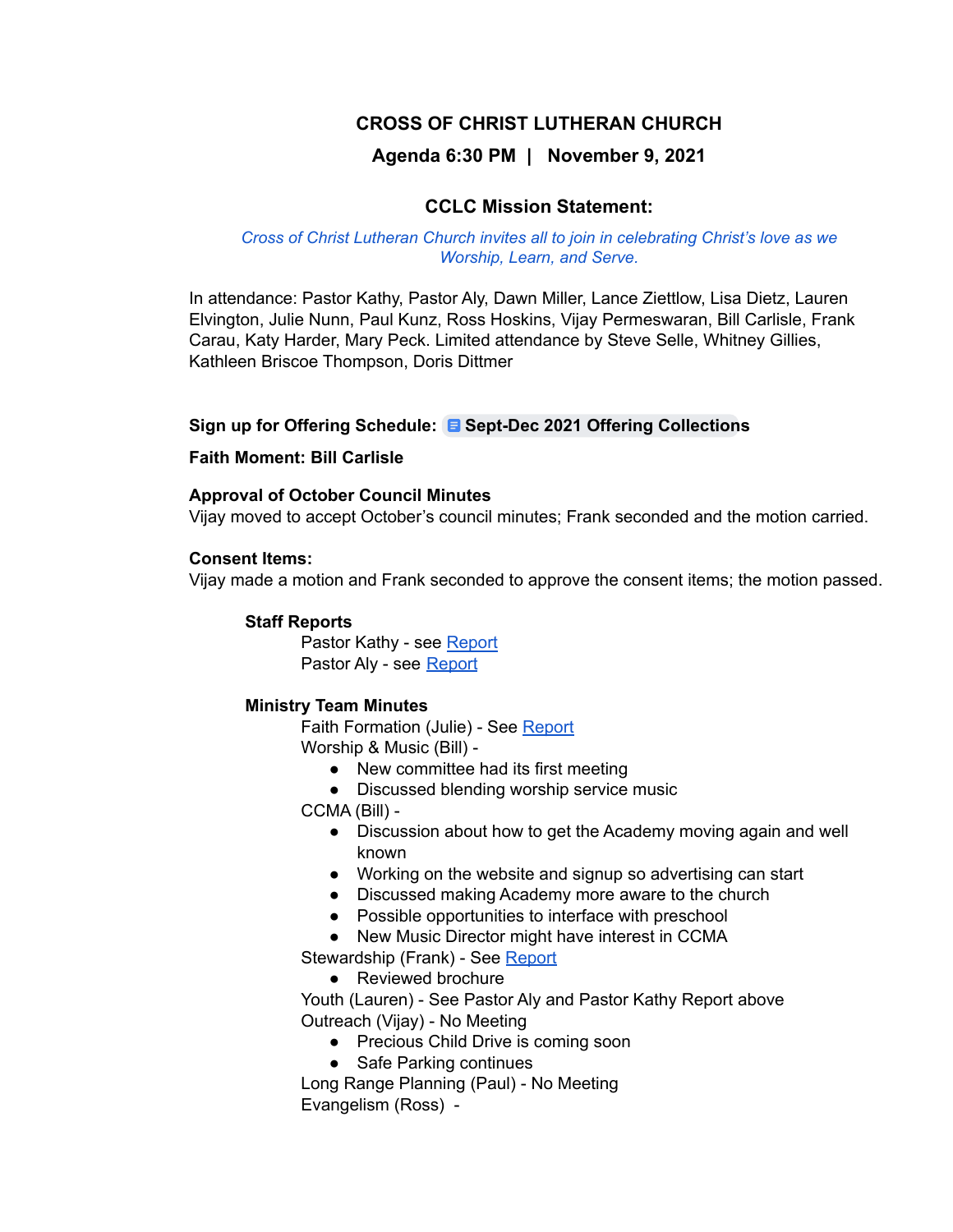- Met and decided to do a fall picnic and possibly a chili cookoff this spring
- Also discussed having small bios for all church members; eg one per month in the newsletter

Preschool (Katy) - Did not meet

Property (Dawn) -

- $\bullet$  Ed has been very busy
- Dawn is working with Whitney to interview property volunteers so they can be highlighted in the newsletter
- We need to be planning ahead for the time when Ed no longer manages the property

## **SubTeam Reports**

Finance Team: See Treasurer Report Tech Team - No Meeting

● Whitney is coordinating Bob Ramey and Staff to update website

## **UNFINISHED BUSINESS**

- Mutual Ministry Update
	- Dawn suggests that Lisa head up getting the Mutual Ministry team formed
- CCLC is feeling some positive momentum now

## **NEW BUSINESS**

- Director of Music Ministry See Job [Description](https://drive.google.com/drive/folders/19wUCNOomA8DBYaVyJLyV5dmzU3jwINBu) and [Resume](https://docs.google.com/document/d/1mK9Wdzhu3YvAmRz9i9jLvVc5ygR84gQG/edit) on Drive
	- Steve Selle, Chair of the Director of Music Ministry search committee, described the committee and their process:
		- Gathered input from congregation and members of CCLC choirs
		- With this info, the committee wrote the job description overall people wanted a blend of all types of music
		- Determined a time and pay rate that would fit within our budget
		- Advertised the position widely for 2 weeks; received 6 applicants
		- Narrowed to 2 finalists & conducted interviews w/ full committee
		- 1 finalist auditioned with the choirs; overall positive input
		- Committee unanimously chose Megan Mellenthien for the role; she also had excellent references
		- Her first day would be Nov. 29

Frank moved that we accept the offer to Megan Mellenthien to serve as CCLC Director of Music Ministry; Paul seconded and the motion passed unanimously.

- Whitney presented her Report on [Conversations](https://docs.google.com/spreadsheets/d/1MrtHhxZUCpUkdVdZnIU-abh3qH7O-vPi0BnqzwE0IfY/edit#gid=0) with Courage meetings
	- About 65 attendees and about 25 emailed responses
	- LRP will compile the info with Whitney for a report to the congregation
	- Julie suggested we look at areas where the most impact can be made